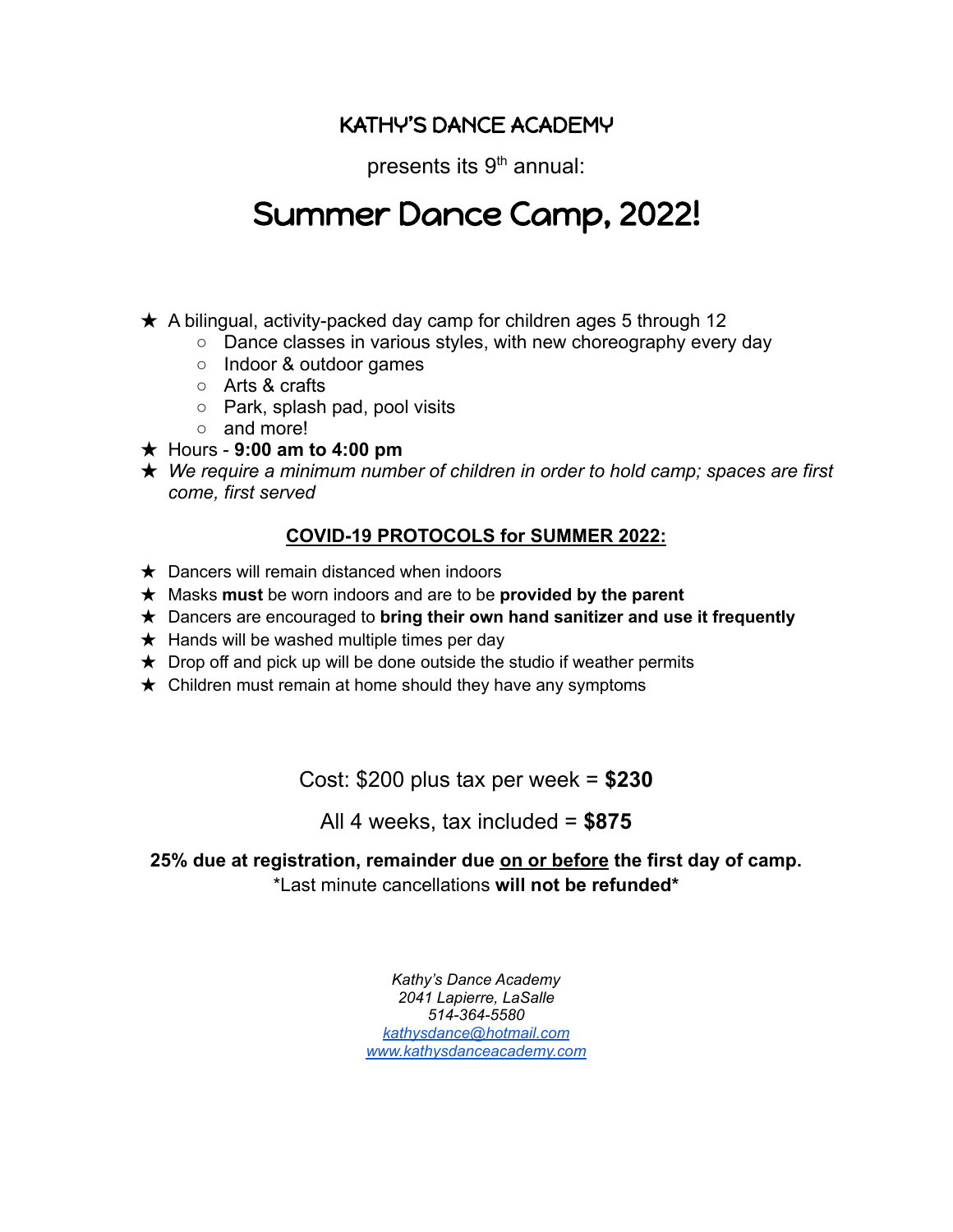#### KATHY'S DANCE ACADEMY **Summer Camp 2022 Registration Form \*\*\*PLEASE PRINT CLEARLY\*\*\***

| School grade in September 2022: ______                           |                                                                                    |  |  |  |  |  |  |
|------------------------------------------------------------------|------------------------------------------------------------------------------------|--|--|--|--|--|--|
|                                                                  |                                                                                    |  |  |  |  |  |  |
|                                                                  |                                                                                    |  |  |  |  |  |  |
|                                                                  | Home Phone: _____________________ Parent Cell(s): _______________________________  |  |  |  |  |  |  |
| Emergency Contact (name, relationship, and number):              |                                                                                    |  |  |  |  |  |  |
|                                                                  |                                                                                    |  |  |  |  |  |  |
|                                                                  |                                                                                    |  |  |  |  |  |  |
|                                                                  | Please notify us of any specific medical conditions, allergies and/or medications: |  |  |  |  |  |  |
| Please indicate the weeks your child will be participating in:   |                                                                                    |  |  |  |  |  |  |
| Week $1 - \text{July } 4 \text{ to } 8$                          | <b>Week 2 - July 11 to 15</b>                                                      |  |  |  |  |  |  |
|                                                                  | Week $3$ - August 1 to $5$ Week $4$ - August 8 to 12                               |  |  |  |  |  |  |
| Cost: \$200 plus tax per week = \$230 (\$58 due at registration) |                                                                                    |  |  |  |  |  |  |
| All 4 weeks plus tax = \$875 (\$220 due at registration)         |                                                                                    |  |  |  |  |  |  |
| TOTAL PAYMENT (by cheque, cash, or e-transfer) : \$              |                                                                                    |  |  |  |  |  |  |

*(E-transfer: [kdapayment@gmail.com,](mailto:kdapayment@gmail.com) please do not add a password)*

Signature: \_\_\_\_\_\_\_\_\_\_\_\_\_\_\_\_\_\_\_\_\_\_\_\_\_ Date: \_\_\_\_\_\_\_\_\_\_\_\_\_\_\_\_\_\_\_\_\_\_\_\_\_\_\_\_\_